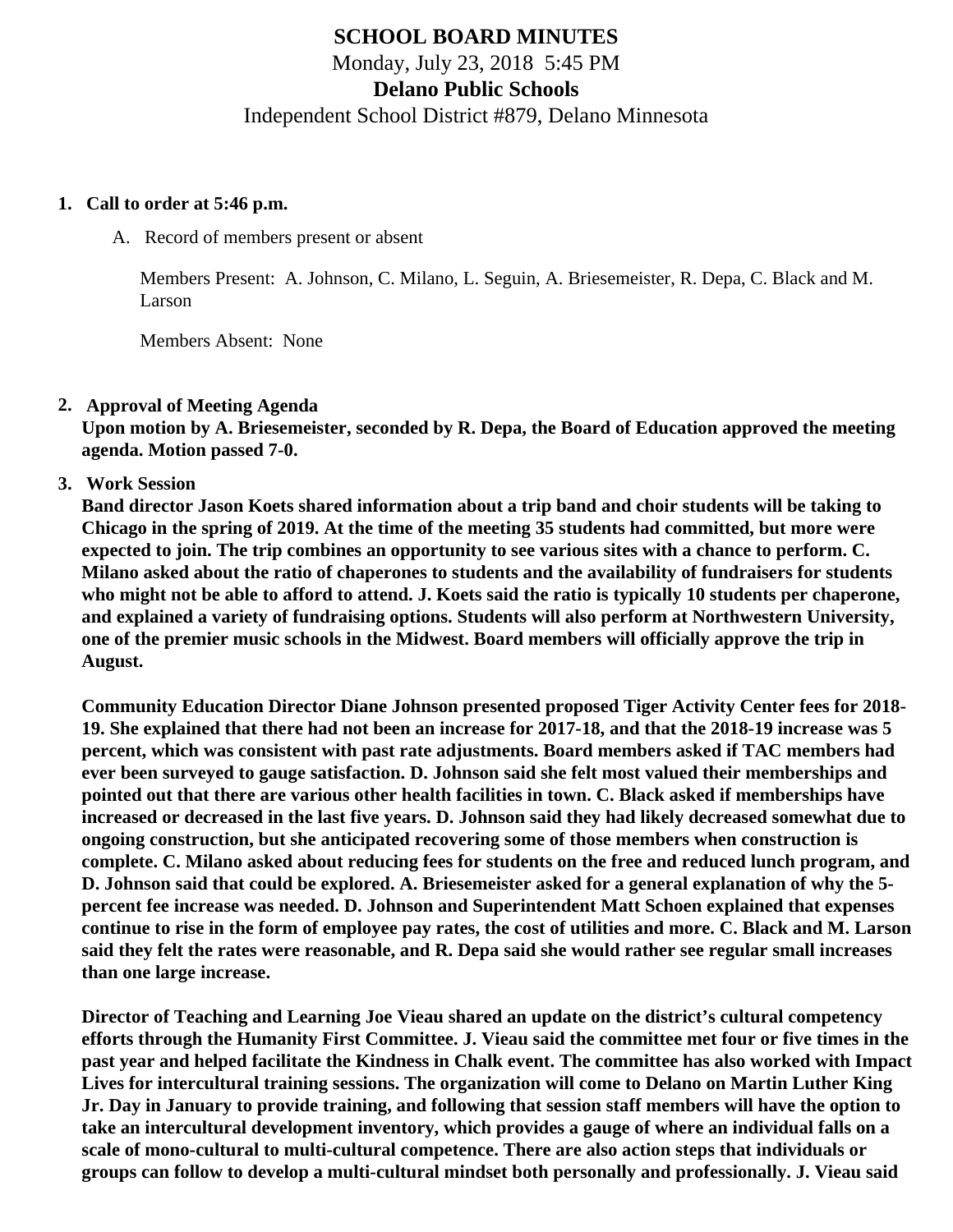**there will also be an opportunity to hold one-on-one conversations about personal plans to develop a multi-cultural mindset and steps to develop it. Those opportunities can help move the entire staff along the continuum toward more multi-cultural awareness. C. Milano asked what the makeup of the Humanity First group is. J. Vieau explained that it is just staff at present, but there will be more opportunities to involve students in the conversations after staff are established on that path. J. Vieau said state law will soon require a cultural competency component for teaching licenses, so this professional development effort will help Delano stay ahead of the game.**

**L. Seguin shared a POC update. Projects are on schedule and committee members are now looking at wish list items, including the black box improvements. Nursing station and secure office projects have been bid with a completion date of Sept. 7. There has also been discussion regarding a sound shell for the Performing Arts Center. Space is available for it, but funding has not yet been settled. Landscaping at the new school is scheduled for completion in the second week of August, depending on weather and work schedules. Trees and sod that have died will be replaced. Work to address punch list items continues inside the new school, and the outdoor play space is still in process. The district may do some site prep work, and there is a strong working relationship with Landscape Structures. Equipment might not be ready by the first day of school, but is expected this fall. Discussions continue with the contractor regarding cleaning the new building, and custodial equipment has been ordered. M. Schoen said an analysis was done to determine custodial staffing needs based on the building's square footage.**

**Board members resumed a previous discussion about the possibility of holding listening sessions with the public. A. Johnson said she thought it was a good idea because there were many changes coming to the district in terms of facilities as building projects conclude. She said it would be a good opportunity to address questions and concerns, and suggested doing such sessions quarterly. She added that she heard a lot of positive feedback about the public meetings held by Principal Barry Voight regarding the new intermediate school. R. Depa agreed that it was important for the board to have more dialogue with the public. A. Johnson said board members would have to be mindful of the chain of command, but could provide some direction to citizens in a carefully formatted setting. L. Seguin said she was willing to try it, but that there were existing open channels of communication that residents don't currently make use of. She added that many questions would need to go straight to the administrators. M. Larson summarized that a majority of board members were interested in the idea, but details regarding the structure and who would attend needed to be worked out. The matter will be discussed further at the next workshop.**

**In committee reports M. Schoen explained that the district is running fiber optic service from the high school to the Community Education building. The Community Education building is currently fed by phone lines that provide insufficient service. M. Schoen said the project would pay for itself within about six years, and would greatly enhance communications. M. Schoen also reminded board members about the high school handbook addendum and the graduation policy update on the agenda for action later in the evening.**

**Upon motion by M. Larson, seconded by R. Depa, the Board of Education called the meeting to recess at 6:44 p.m. Motion passed 7-0.**

**Board Chair M. Larson called the meeting out of recess and to order at 7 p.m.**

- **4. Pledge of Allegiance**
- **5. Consent Agenda**

**Upon motion by L. Seguin, seconded by A. Briesemeister, the Board of Education approved the Consent Agenda. Motion passed 7-0.**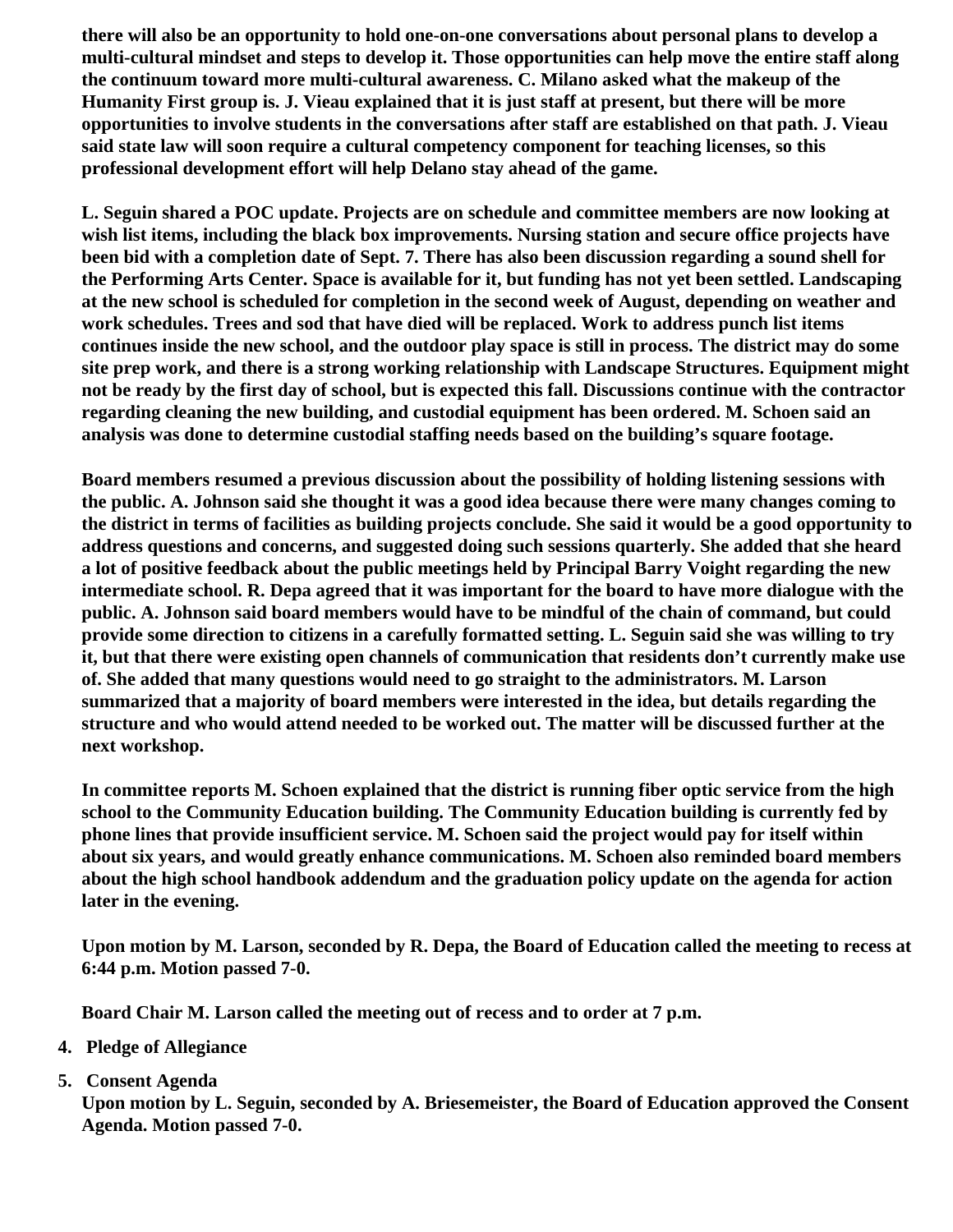### A. School Board Minutes

- 1. June 25, 2018
- B. Financial Affairs
	- 1. Current Budget Status with Year-to-Date Adjustments
	- 2. Investment Transactions
	- 3. Construction Bond Investment Transactions
	- 4. Wire Transfers
	- 5. Minnesota Liquid Asset Fund
	- 6. Cash Report
	- 7. Revenue Report by Fund
	- 8. Expense Report by Fund
	- 9. Expense Report by Program
	- 10. Expense Report by Object
	- 11. List of Bills Presented for Payment
- **6. Resolution for Acceptance of Gifts**

**Upon motion by C. Milano, seconded by R. Depa, the Board of Education approved the Resolution for Acceptance of Gifts. Motion passed 7-0.**

**7. Personnel Matters:**

**Upon motion by L. Seguin, seconded by A. Briesemeister, the Board of Education approved the consent portion of the Personnel Matters. Motion passed 7-0.**

**8. Public Comment: School patrons are given the opportunity to address the school board regarding items that are not on the agenda. All patrons will be asked to state their name and address for the record. No comments.**

### **9. Administrative Reports**

A. Superintendent

M. Schoen shared a construction update, noting that the interior of the new building is substantially complete but punch list items remain. Landscaping also needs to be completed as well, and is tentatively scheduled for completion the second week of August, depending on weather. The high school is on schedule for all academic areas to be complete in time for the school year. Circuit room equipment should be in its new location by the end of the season, and the Performing Arts Center will be complete by the end of October. An open house will follow the weekend of Nov. 9-11 with a variety of events. An open house will also be held for the new intermediate school, probably later in September, to give the public a chance to see the building. Locker rooms at the north end of the TAC are the last piece of the project and should be complete in December. M. Schoen also reported that architects are currently working on arrangements to secure the vestibules in the schools, and that the district is exploring opportunities to collaborate with the Wright County Sheriff's Office as well.

B. Principals: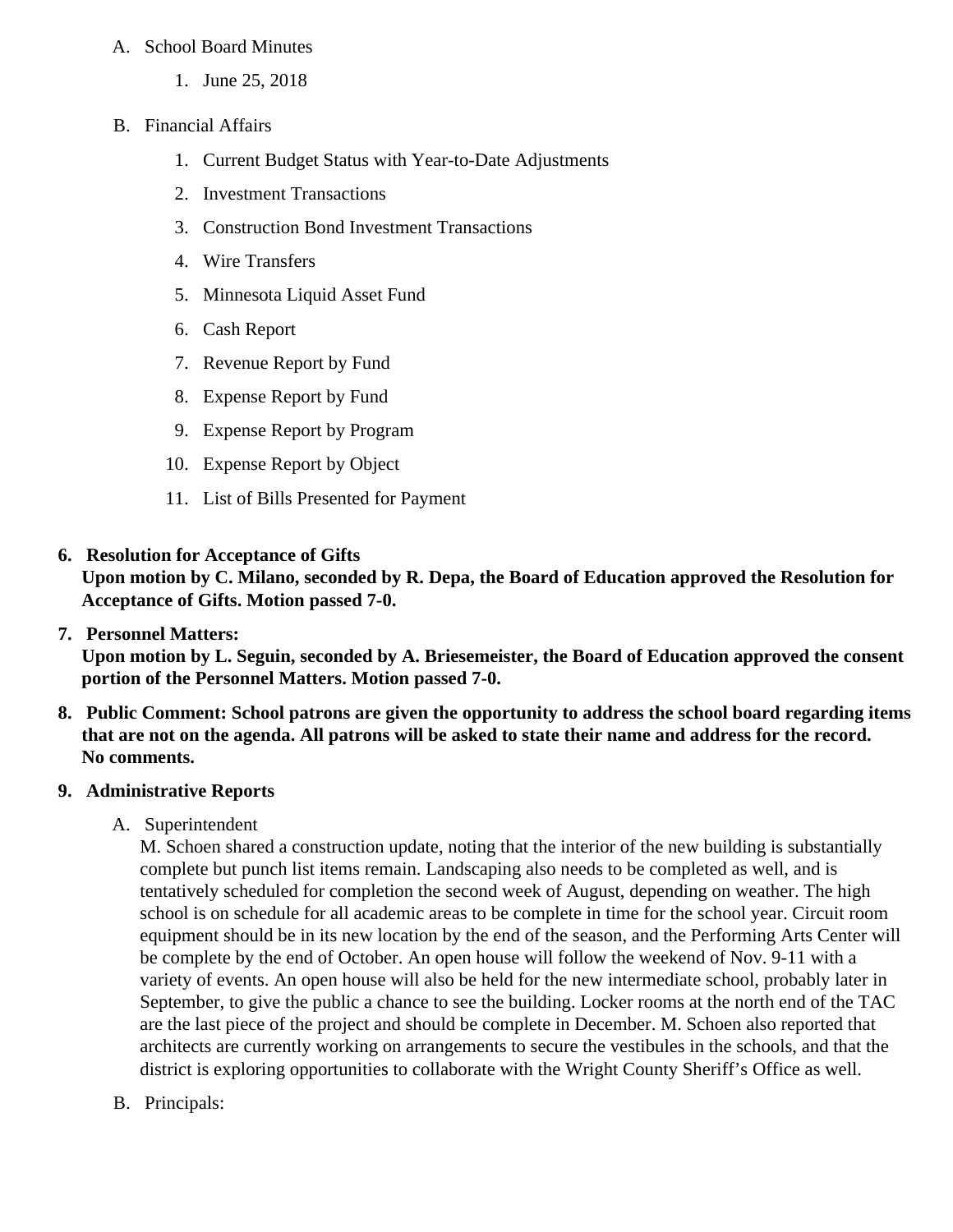- 1. Mr. Voight B. Voight reported
- 2. Dr. Heil S. Heil reported
- 3. Mr. Schuler D. Schuler reported
- C. Business Manager

M. Reeder reported that there will be four openings on the ballot for the school board in November. The application period for candidates is July 31 through Aug. 14. Applications are available in the district office.

D. Community Education Director

D. Johnson reported on the summer concert series and highlighted upcoming performances. She said Wee Tiger Preschool is still accepting students, and classes start Sept. 4. Tiger Kids Club is in its third week of enrichment camps and a variety of fun off-site activities have been held. Registration closes Aug. 3 for the school year. She also reported on registration dates and numbers for several athletic programs, and said the TAC is hiring student workers. D. Johnson said her staff was looking forward to moving the weights and circuit equipment into the new TAC spaces, and that planning for fall is underway.

# **10. Board Reports**

A. MAWSECO

Amy Johnson shared information from the most recent meeting, which included discussion of a pay equity study, budget numbers and staffing needs.

### **11. Old Business**

A. Second read of Policy 613 – Graduation Requirements

# **12. New Business**

A. First read of Policy 614 – School District Testing Plan and Procedure; and Policy 619 – Staff Development for Standards

Upon motion by L. Seguin, seconded by A. Briesemeister, the Board of Education approved the first and only read of Policy 614 – School District Testing Plan and Procedure; and Policy 619 – Staff Development for Standards due to non-substantive and/or legal reference changes. Motion passed 7-0.

- B. Approve DES and DIS handbooks Upon motion by L. Seguin, seconded by M. Larson, the Board of Education approved the DES and DIS handbooks. Motion passed 6-1. Voted for: M. Larson, L. Seguin, C. Black, A. Johnson, R. Depa, A. Briesemeister. Voted against: C. Milano.
- C. Approve high school handbook addendum Upon motion by M. Larson, seconded by C. Milano, the Board of Education approved the high school handbook addendum. Motion passed 7-0.
- D. Approve Community Ed. employee handbook